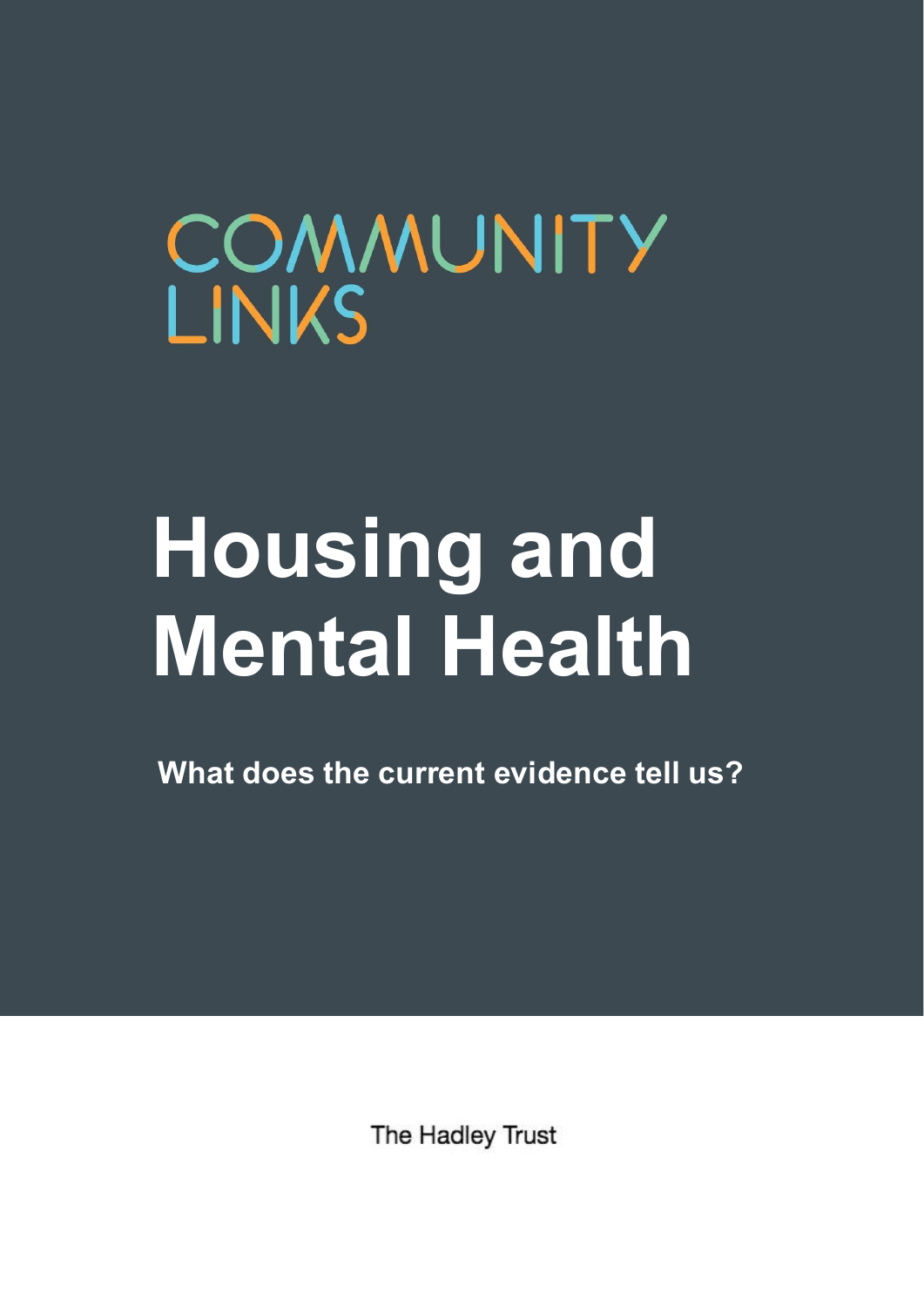

### **Housing and mental health**

- 1. Key facts
- Housing costs have grown quicker than wages in recent years, contributing to a crisis in housing affordability.
- Low levels of affordable and social home building have exacerbated this crisis, whilst Right to Buy has facilitated the transfer of existing housing stock from the social sector to the private rented sector (PRS).
- The unequal relationships between tenants and landlords, and inadequate regulation, have facilitated further rent increases, unsecure tenancies and poor housing conditions in the PRS.
- Many of these issues are particularly acute in London; even more so in our local borough Newham. Community Links therefore sees the impact of the housing crisis on the mental health and wellbeing of our local communities, and it is imperative that this is better understood.
- The best evidence on housing and mental health has highlighted the potential negative mental health impacts of unaffordable housing and falling into rent / mortgage arrears. On the issue of housing quality, research has highlighted that housing quality is a key determinant of health, and has demonstrated the potential positive mental (and physical) health outcomes which can be achieved through housing interventions (such as energy efficiency improvements, tackling damp, housing relocation).

#### 2. Introduction

-

The importance of housing to the wellbeing of individuals and communities has long been recognised. Beyond their immediate function as a place of shelter, homes offer families "a place of refuge, personal security, identity, and freedom".<sup>1</sup> However, the cost and quality of homes can also have a significant impact on tenants and homeowners, and the issue of housing has been a key social and political struggle over the past century. One hundred years ago, as the First World War was nearing its end, there were demands that "at least a million new houses must be built at once at the State's expense, and let at fair rents, and these houses must be fit for men and women to live in". After the Second World War, Minister for Health Aneurin Bevan argued that the Labour government would be "judged for a year or two by the number of houses we build; we shall be judged in 10 years' time by the type of houses we build".<sup>2</sup>

Flash forward to the present day, and the housing crisis (or crises) in the UK appears to be having a bigger economic impact on households than ever. A third of young people may never own their own home and many remain trapped in a highly insecure PRS; high rents and house prices are pushing families into debt; and inadequate development regulation appears to be producing an insufficient quantity and quality of housing.<sup>3</sup>

Beyond the immediate economic impact this crisis is having upon households, there is a growing body of evidence that housing issues can negatively impact mental health. Shelter's nationally representative survey in 2017 found that 1 in 5 English adults (21%) believed a housing issue had negatively impacted upon their mental health in the last 5 years.<sup>4</sup> Within this context, Community Links has produced the following paper to better understand the potential impact of the current housing crisis on the mental health of our local community.

First, we provide an overview of the current housing crisis in the UK, covering trends in housing affordability, housing debt, overcrowding, households in temporary accommodation, and the specific impacts these trends are having on households in London and Newham. We have then assessed the current existing literature on the impact on mental health of housing issues including: housing (un)affordability; rent arrears / mortgage debt; and overcrowding / poor living conditions. We conclude our paper with an analysis of the key causes and drivers of the issues highlighted throughout, and summarise key policy recommendations. In doing so, we aim to make a positive, targeted intervention into current policy debates on housing in the UK, and have a positive impact on the mental health and wellbeing of our community.

<sup>&</sup>lt;sup>1</sup> Lauren M. Ross and Gregory D. Squires, 'The Personal Costs of Subprime Lending and the Foreclosure Crisis: A Matter of Trust, Insecurity, and [Institutional Deception',](https://onlinelibrary.wiley.com/doi/abs/10.1111/j.1540-6237.2011.00761.x) *Social Science Quarterly*, 92:1 (2011), pp.140-163 (p.144).

<sup>2</sup> Anthony Broxton[, 'Let's Build The Houses Quick! How Labour tackled previous housing crises',](https://tidesofhistory.wordpress.com/2017/08/20/lets-build-the-houses-quick-how-labour-tackled-previous-housing-crises/) *The Tides of History.*

<sup>&</sup>lt;sup>3</sup> Resolution Foundation[, 'Up to a third of millennials face renting from cradle to grave',](https://www.resolutionfoundation.org/media/press-releases/up-to-a-third-of-millennials-face-renting-from-cradle-to-grave) 17 April 2018.

<sup>4</sup> Shelter, *[The impact of housing problems on mental health](http://england.shelter.org.uk/__data/assets/pdf_file/0005/760514/6424_Sustain_Final_Report_for_web.pdf)* (Shelter: London, 2017), p.11.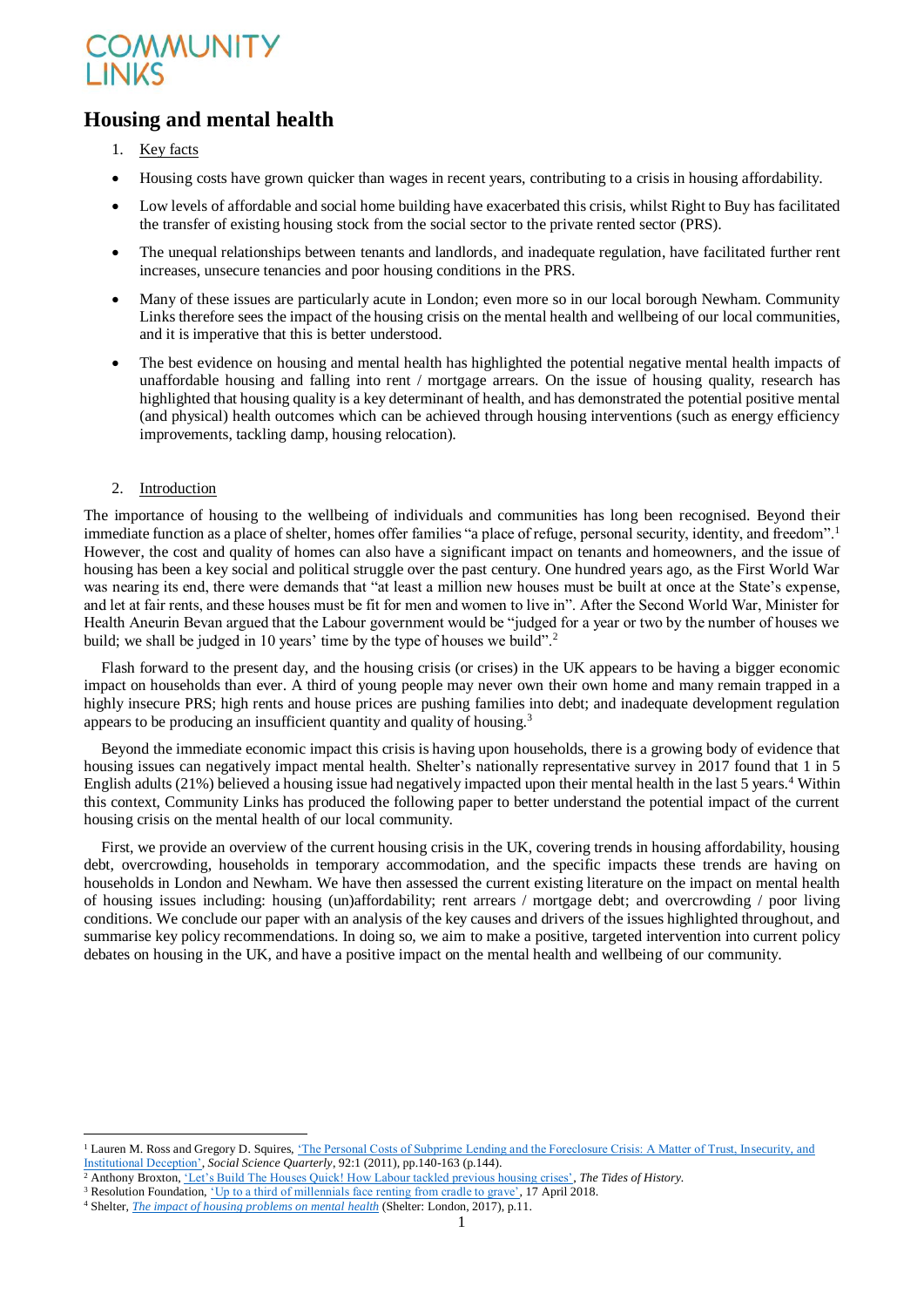

3. Overview of the current housing crisis in the UK

#### **i. Affordability**

- Since 1997, house prices across England and Wales have grown quicker than wages, with the ratio of median house prices to median gross annual workplace-based earnings increasing from 3.55 to 7.59. This growing affordability gap has been most stark in London. 5
- This growing ratio causes a widening funding gap for prospective homebuyers, particularly those on lower incomes. The larger this ratio grows, the more difficult it becomes for these families to gain access to credit to purchase their own home, meaning that home-owning increasingly becomes a restricted privilege.
- Average private sector rent as a proportion of median monthly earnings in the UK is 27.7%. However there are severe geographical inequalities; in London PRS rents are 48% of average earnings.
- Social rents as a proportion of lower tenth percentile earnings have increased from 26.6% in 1997 to 31.51%.<sup>6</sup>
- The number of renters in the private sector has increased sharply since the turn of the century, whilst the number of renters in social housing has been in steady decline since 1990. Since 2008 there have been more renters in the private sector than in the social sector (for the first time since the 1960s).<sup>7</sup>
- According to the English Housing Survey, private renters spend a significantly greater proportion of their income on their housing costs (35%) than social renters (28%) or those buying with a mortgage (18%).<sup>8</sup>

As the statistics above highlight, the past twenty years have seen house prices and private rents grow at a far quicker rate than wages, meaning that housing costs (including mortgages and rents) have significantly risen as a proportion of monthly incomes. Social rents have also grown as a proportion of monthly earnings, although at a steadier rate.

The issue of housing affordability is inextricably linked to the current situation of the PRS. Since 1992, local authorities have practically ceased building houses with the large majority of new households being built by the private sector, meaning that the number of new households in the UK has exceeded the number of new homes built in every year since 2008.<sup>9</sup> These changes have accelerated the growth of the PRS in the UK which has now overtaken the social rented sector. Furthermore, the extension of Right to Buy schemes has facilitated the transfer of homes from the social to the private sector, with 40% of housing stock sold to former council tenants over the past 40 years now rented out at more than double the weekly rent. $10$ 

Given that rents in the social sector are regulated, and that rents in the PRS are not, the decline of the social rented sector and growth of the PRS has in this sense increased housing costs by raising the rents associated with existing housing stock and increasing competition for affordable housing at the lower end of the market. Whilst all major political parties have committed to building more homes in an attempt to alleviate the housing crisis, 92% of local authorities were falling short of targets for affordable housing provision in 2017.<sup>11</sup>

There are distinct geographical differences across the national housing market. London has experienced far higher increases in private rents and house prices, making housing costs more than double the proportion of earnings in the capital than they are in the North East. Using 35% of net monthly income as a measure of affordability, median rents do not become affordable until the 80<sup>th</sup> income percentile in the west of England, the 40<sup>th</sup> in the West Midlands and Greater Manchester, and the 25<sup>th</sup> in Tees Valley. However, geographical inequalities in wages mean that housing remains unaffordable for many in regions with lower housing costs.<sup>12</sup>

#### **ii. Rent arrears and debt**

Increasing housing costs are likely contributing to a recent rise in rent arrears in the PRS. In 2016-17, 9% of private renters and 25% of social renters were either currently in arrears or had been in the last 12 months (around 682,000 and 392,000 households respectively), unchanged from 2011-12.<sup>13</sup> However, this does mark an increase since 2012-13 when only 4% of private renters and 12% of social renters were behind on rent payments.<sup>14</sup> The rise in rent arrears among social renters may, in part, be fuelled by the introduction of Universal Credit. In October 2017, *The Observer* reported that half of social

7 Ibid.

**.** 

- <sup>10</sup> Nathaniel Barker, ['Exclusive: 7% rise in former Right to Buy homes now rented privately',](https://www.insidehousing.co.uk/news/news/exclusive-7-rise-in-former-right-to-buy-homes-now-rented-privately-53507) *Inside Housing*, 7 December 2017.
- <sup>11</sup> Institute for Public Policy Research (IPPR), *[Priced Out? Affordable Housing in England](https://www.ippr.org/files/2017-11/priced-out-england-november-2017.pdf)* (IPPR: London, 2017), p.3

<sup>5</sup> ONS, ['House price to workplace-based earnings ratio'](https://www.ons.gov.uk/peoplepopulationandcommunity/housing/datasets/ratioofhousepricetoworkplacebasedearningslowerquartileandmedian).

<sup>6</sup> ONS[, 'Housing summary measures analysis: 2016'.](https://www.ons.gov.uk/peoplepopulationandcommunity/housing/articles/housingsummarymeasuresanalysis/2016)

<sup>8</sup> Department for Communities and Local Government (DCLG), *[English Housing Survey: Headline Report, 2015/16](https://assets.publishing.service.gov.uk/government/uploads/system/uploads/attachment_data/file/658478/2015-16_EHS_Headline_Report.pdf)* (DCLG: London, 2017), p.2. **<sup>9</sup>** Parliament UK, ['Housing supply in 2015–2020: Key issues for the 2015 Parliament'](https://www.parliament.uk/business/publications/research/key-issues-parliament-2015/social-protection/housing-supply/) (2015).

<sup>12</sup> IPPR, *Priced Out?,* p.3.

<sup>13</sup> DCLG, *[English Housing Survey: Headline Report, 2016/17](https://assets.publishing.service.gov.uk/government/uploads/system/uploads/attachment_data/file/705821/2016-17_EHS_Headline_Report.pdf)* (DCLG: London, 2018), p.17.

<sup>14</sup> DCLG, *[English Housing Survey: Headline Report, 2012/13](https://assets.publishing.service.gov.uk/government/uploads/system/uploads/attachment_data/file/335751/EHS_Households_Report_2012-13.pdf)* (DCLG: London, 2014), p.44.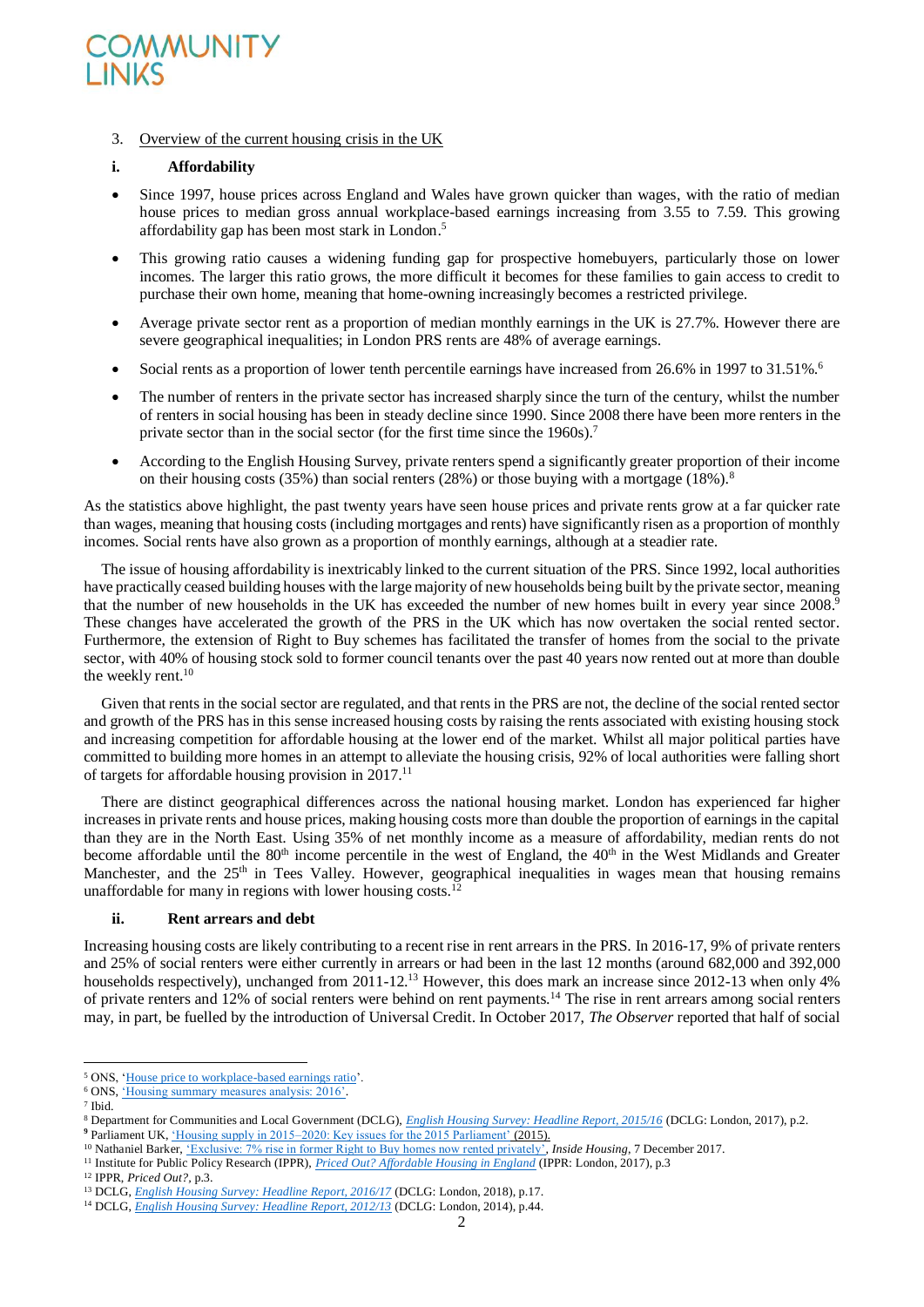

renters receiving the housing element of Universal Credit were in rent arrears, compared to less than 10% on housing benefit.<sup>15</sup>

Growing housing debt is a concern because it can often lead to other problems. For example, qualitative research by the Joseph Rowntree Foundation has found that rent arrears are a common cause of evictions, accounting for roughly 20% of evictions for private renters and 40% for social renters.<sup>16</sup> We have highlighted the relationship between housing debt, evictions and mental health in the following section, but this is one particular area where Early Action and mediation between tenants and landlords may have significant positive impacts on vulnerable households.

#### **iii. Overcrowding and poor living conditions**

The expansion, and inadequate regulation, of the PRS has also sparked concerns over levels of overcrowding, living conditions, and the behaviour of landlords in the UK. Homes in the UK are considered overcrowded when the number of rooms in a home is less than the number deemed necessary, judging by either the "room standard" or "space standard". The space standard is measured by a formula which compares the number of people living in a household with the number of rooms. The room standard "is contravened when…two persons of opposite sexes who are not living together as husband and wife must sleep in the same room".<sup>17</sup>

In 2015/16, 5% of homes in the private sector and 7% of homes in the social rented sector were overcrowded, compared to 1% of owner-occupied homes.<sup>18</sup> Levels of overcrowding in London are more than double than the rest of England. 14% of social renters, 11% of private renters and 3% of owner-occupiers are overcrowded in London.<sup>19</sup>

According to a recent report by the Housing, Communities and Local Government Committee, 800,000 private rented homes in the UK have at least one Category One hazard, such as excess cold, mould or faulty wiring. 44% of PRS tenants believe fear of retaliatory eviction would stop them from making a complaint to their landlord; and 200,000 PRS tenants have reported being abused or harassed by a landlord.<sup>20</sup> Unison's survey on the impact of housing costs on public sector workers in London found that 31% of renters in the private sector felt their home was not kept at an adequate standard by the landlord and  $42\%$  were unsatisfied with their housing but could not afford to move.<sup>21</sup>

#### **iv. Temporary accommodation**

The rising unaffordability of housing and imbalance of power between landlords and tenants are potential factors in the rising numbers of homeless households in the UK, particularly when considering that PRS landlords can evict tenants for no reason with two months' notice.<sup>22</sup> Local housing authorities in England have a duty to secure accommodation for unintentionally homeless households.<sup>23</sup> Since  $2010/11$ , homeless placements in temporary accommodation have risen sharply; the overall national total rose by 8% in the year to 31 March 2017, up 61% on the low point six years earlier. There are 78,000 homeless households in England in temporary accommodation and, if current trends continue, more than 100,000 households will be in temporary accommodation by  $2020^{24}$ 

Local authorities are increasingly placing families into temporary accommodation in the PRS. This has fuelled a 39% real terms increase in local authority spending on temporary accommodation in the five years to 2015/16, a period when expenditure on homelessness prevention declined.

#### **v. The London housing crisis**

Each of the above issues are showing worrying trends across the UK, but the issues of housing affordability, living conditions and evictions appear to be having a particularly stark effect in the capital.

The New Policy Institute's (NPI) research has highlighted that the crisis in housing affordability is distinctly worse in London than in other parts of the country. NPI found that:

Private rents in London (27% of households) are more than twice the average for England.<sup>25</sup>

**.** 

<sup>15</sup> Michael Savage and Chaminda Jayanetti[, 'Revealed: universal credit sends rent arrears soaring',](https://www.theguardian.com/society/2017/sep/16/universal-credit-rent-arrears-soar) *The Guardian*, 17 September 2017.

<sup>16</sup> Anna Clarke, Charlotte Hamilton, Michael Jones and Kathryn Muir, *Poverty, evictions and forced moves* (Joseph Rowntree Foundation: London, 2017), p.25.

<sup>17</sup> The National Archives, *[The Housing Act \(1985\)](https://www.legislation.gov.uk/ukpga/1985/68/part/X/crossheading/definition-of-overcrowding)*.

<sup>18</sup> Ibid. p.3.

<sup>19</sup> NPI, *London's Poverty Profile 2017*, p.51.

<sup>20</sup> Housing, Communities and Local Government Committee, *[Private rented sector: Fourth Report of Session 2017–19](https://publications.parliament.uk/pa/cm201719/cmselect/cmcomloc/440/440.pdf)* (House of Commons: London, 2018), p.3.

<sup>21</sup> Unison, *[No place to live: A UNISON survey report into the impact of housing costs on London's public service workers](https://www.unison.org.uk/content/uploads/2017/11/Housing-report.pdf)* (Unison: London, 2017), p.14.

<sup>&</sup>lt;sup>22</sup> Shelter[, 'Section 21 eviction process'.](https://england.shelter.org.uk/housing_advice/eviction/section_21_eviction_process)

<sup>&</sup>lt;sup>23</sup> House of Commons Library[, 'Households in temporary accommodation \(England\)'.](https://researchbriefings.parliament.uk/ResearchBriefing/Summary/SN02110)

<sup>&</sup>lt;sup>24</sup> Crisis, *[The homelessness monitor: England 2018](https://www.crisis.org.uk/media/238700/homelessness_monitor_england_2018.pdf)* (Crisis: London, 2018), p.xii.

<sup>25</sup> DCLG, *English Housing Survey*, p.15.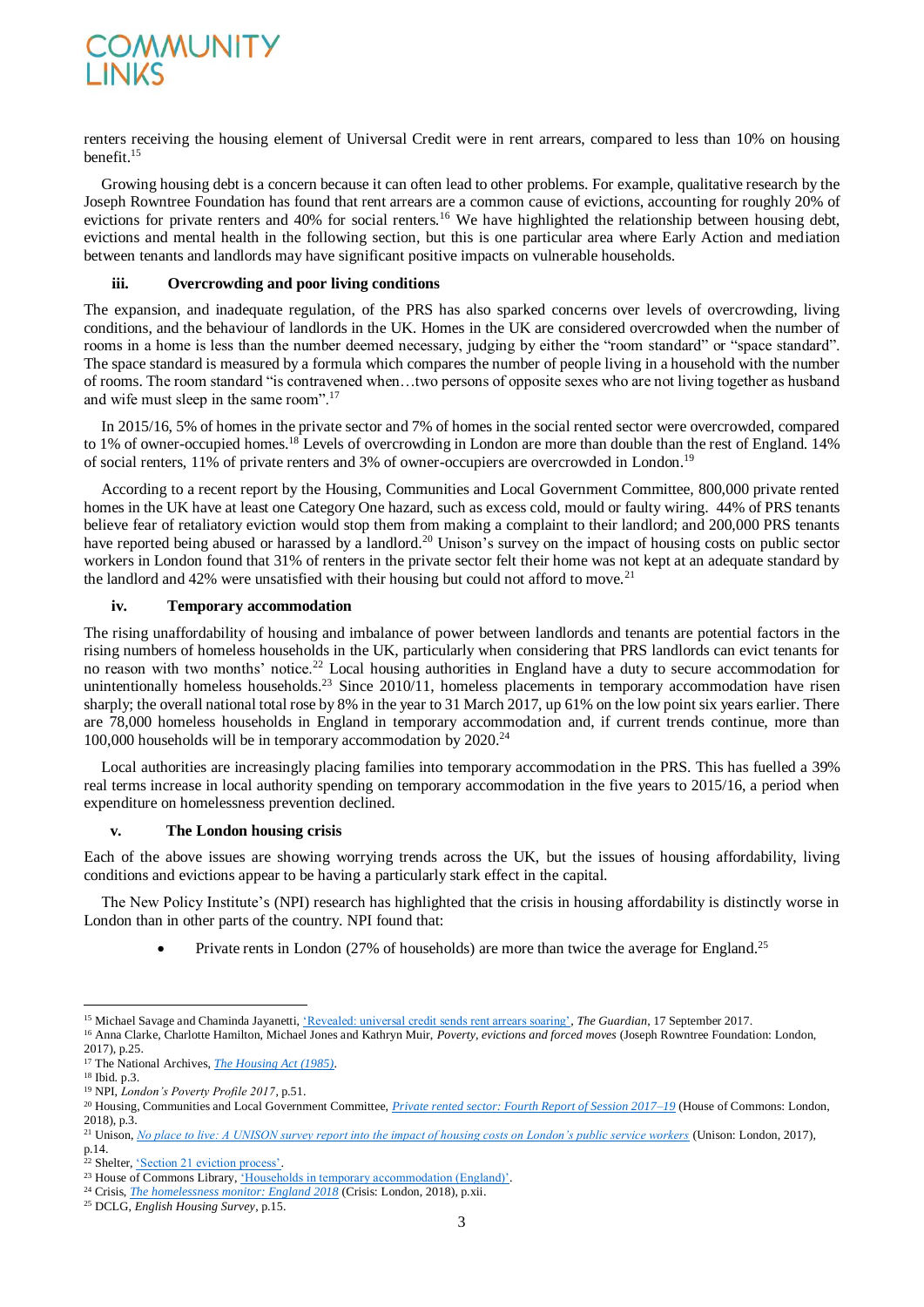

 Since 2010/11, there have been more people in poverty in London in the PRS than in social housing. In 2015/16, just under a million people in the PRS in London are in poverty with ~800,000 in social housing.

 In 2015/16, rent for a two-bedroom flat increased from 57% to 61% of monthly earnings in outer London, whereas in England it decreased to 29%.<sup>26</sup>

Homelessness and families in temporary accommodation are also increasing in London with significant implications for equality and social cohesion. The number of families evicted in London for not paying their rent doubled between 2013/14 and 2014/15 – from 7,200 to 15,500.<sup>27</sup> There were 54,370 households in temporary accommodation in London in the first quarter of 2017, a 48% increase on the previous five years. There are also significantly more people in temporary accommodation in London, and they stay there for longer. Seven in 10 households in temporary accommodation in England are in London.<sup>28</sup> 25% of people leaving temporary accommodation in London have lived there less than six months (compared to 59% nationally) whereas 15% have lived there for five years or more (4% nationally).<sup>29</sup>

#### **vi. A Newham housing crisis?**

Recent research suggests that many of the housing issues which have been identified across London, particularly with regards to affordability and living conditions in the PRS, are also present (if not worse) in Newham.

In 2015 in Newham, the average cost of buying a home was 12.26 times the average salary, creating an even wider borrowing gap for residents.<sup>30</sup> In part, this explains why Newham has a particularly high level of renters in the private sector. According to research commissioned by Newham Council, housing tenure mix in Newham is significantly different to the rest of the UK with 34% of local residents renting in the PRS (compared to 19% nationally) and only 27% who either own outright or with a mortgage (63% nationally).<sup>31</sup> This is significant insofar as it means that any impacts on mental health related to private renting will be particularly prevalent in Newham. For instance, only 73% of households in the PRS in Newham reported being satisfied with their accommodation, compared with 80% of those renting from housing associations and 96% of outright owners.<sup>32</sup>

According to Trust for London, Newham ranks 24<sup>th</sup> out of 32 London Boroughs both in terms of private rent affordability (rent as a percentage of lower quartile gross monthly earnings 2015/16) and the rate of evictions (landlord repossession order per 1000 households 2016).<sup>33</sup> Between 2014/15 and 2015/16, Newham saw the worst deterioration of earnings and largest increase in rents of any London borough.<sup>34</sup>

The Big Renters Survey has found that almost two thirds of renters in the City & East Constituency Area (covering the boroughs of Newham, Tower Hamlets, Barking & Dagenham and the City of London) have had problems with house repairs not being done in the past three years. The same survey also found that over one third of renters had worried about cold and draughty homes and damp or mould problems, whilst just under a quarter had worried about electrical safety.<sup>35</sup> Qualitative research conducted by Community Links in partnership with the Magpie Project, and testimonies gathered by the People's Empowerment Alliance for Custom House (PEACH), have also revealed the poor condition of temporary accommodation in the borough. Interviewees revealed problems with the poor condition of housing, pest problems and a lack of facilities.<sup>36</sup>

This evidence reveals the precarious position of our local community when it comes to housing needs, with renters in the PRS in a particularly vulnerable position. Recent years have seen housing costs dramatically increase in Newham, whilst wages have fallen or remained stagnant. The growth of the PRS has made households even more vulnerable to rising housing costs, potentially pushing them into rent arrears with the corresponding threat of eviction. Inadequate regulation of the PRS means that many families are living in poor conditions in overcrowded housing. In order to assess the potential effects this is having on the mental health and wellbeing of our community, we have below summarised the existing literature on the impact of housing issues on mental health.

**<sup>.</sup>** <sup>26</sup> NPI, *London's Poverty Profile 2017*, p.51.

<sup>27</sup> S. Ashton, M. Francis and M. Jarvie, *[Too poor to pay: the impact of a second year of localised council tax support](http://www.cpag.org.uk/too-poor-to-pay)* (Child Poverty Action Group and Zacchaeus 2000 Trust: London, 2015).

<sup>&</sup>lt;sup>28</sup> Department for Communities and Local Government, <u>'Temporary accommodation live tables:</u> October to December 2017'

<sup>&</sup>lt;sup>29</sup> DCLG. 'Temporary accommodation live tables: October to December 2017'.

<sup>&</sup>lt;sup>30</sup> London Datastore, 'Ratio of House Prices to Earnings, Borough' [\[https://data.london.gov.uk/dataset/ratio-house-prices-earnings-borough,](https://data.london.gov.uk/dataset/ratio-house-prices-earnings-borough) accessed 4 April 2018].

<sup>31</sup> London Borough of Newham, *[Understanding Newham 2015: Findings from Wave 8 of the Newham Household Panel Surveys](https://www.newham.gov.uk/Documents/Misc/Research-HouseholdSurvey8.pdf)* (Ipsos Mori: London, 2017), p.106.

<sup>32</sup> Ibid. p.109.

<sup>&</sup>lt;sup>33</sup> Trust for London, 'Poverty and inequality Data for Newham' [\[https://www.trustforlondon.org.uk/data/boroughs/newham-poverty-and-inequality](https://www.trustforlondon.org.uk/data/boroughs/newham-poverty-and-inequality-indicators/)[indicators/,](https://www.trustforlondon.org.uk/data/boroughs/newham-poverty-and-inequality-indicators/) accessed 4 April 2018].

<sup>34</sup> NPI, *London's Poverty Profile,* p.56.

<sup>35</sup> Sian Berry AM[, 'Big Renters Survey –](http://www.sianberry.london/big-renters-survey/results/) the results'.

<sup>&</sup>lt;sup>36</sup> These testimonies will be further highlighted in our case studies to be produced in the second phase of this project.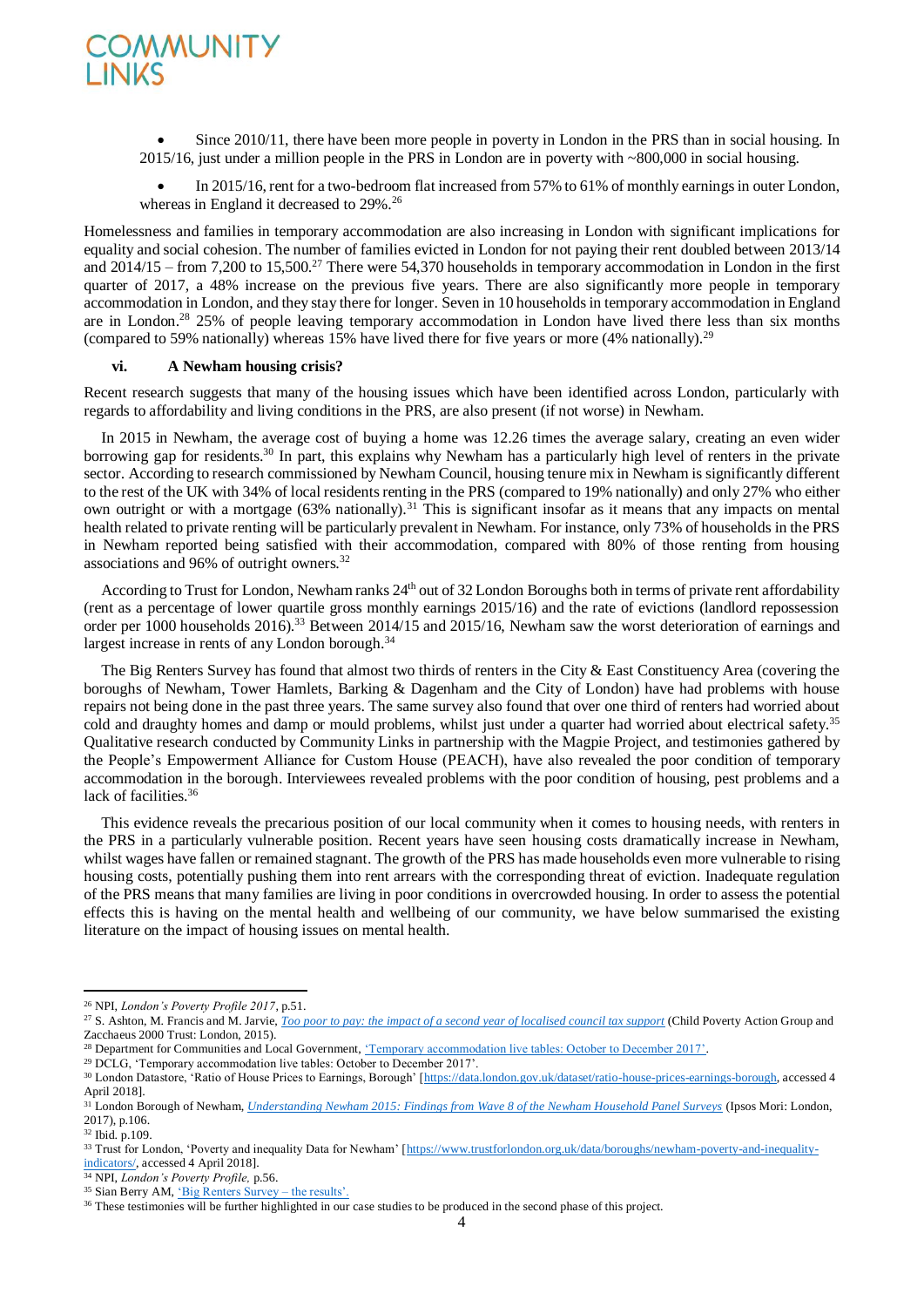

4. Impact of housing on mental health and wellbeing

#### **i. Affordability**

There is evidence from several studies deploying a high quality longitudinal analysis that housing (un)affordability can have a significant impact on mental health. Some of the best available evidence on housing affordability and mental health comes from a 2011 study by Bentley et al.<sup>37</sup> This longitudinal study, based on the responses of over 10,000 individuals to the Household, Income and Labour Dynamics in Australia (HILDA) survey, investigated whether people whose housing costs were more than 30% of their household income experienced a deterioration in their mental health. For individuals living in low-to-moderate income households, entering unaffordable housing was associated with a decrease in their mental health score.<sup>38</sup> Further evidence has been presented by Atalay et al. who have found that an increase in house prices can have a positive impact on the mental health of house owners, but a negative impact on private renters in the same area.<sup>39</sup>

Similarly, Mason et al.'s research from 2013 is based on longitudinal data from the HILDA. This study found that "private renters appeared to be more vulnerable than home purchasers to the mental health effects of unaffordable housing".<sup>40</sup> A more recent 2015 study by Popham et al. (based on longitudinal data from the British Household Panel Survey [BHPS]), however, suggests that change in housing tenure, due to renters purchasing their homes through the Right to Buy scheme, does not have an impact on mental health.<sup>41</sup> This suggests that it is the housing costs and levels of affordability associated with different housing tenures, rather than the terms of the tenures themselves, which have a greater impact on mental health and wellbeing.

Reeves et al.'s contribution to this field used a quasi-natural experiment, and cross-sectional data from the UK Annual Population Survey, to determine if cuts to housing benefits in the UK were associated with depression.<sup>42</sup> This study found that those in receipt of housing benefit after the implementation of cuts in 2011 had a higher likelihood of suffering from depressive symptoms.<sup>43</sup> Although the paper does highlight several limitations of the study, the results remained consistent with longitudinal data on welfare reforms and when adjusted for concurrent policy changes.<sup>44</sup>

Shelter have also conducted qualitative research with a nationally representative survey of 3,509 adults and found that housing affordability was the most frequently referenced issue by those who said housing pressures had a negative impact upon their mental health.<sup>45</sup>

#### **ii. Rent arrears and debt**

A number of cross-sectional studies have drawn associations between rent arrears / housing debt and mental health, and have highlighted the more widely accepted impact of general indebtedness on wellbeing. However, further high quality research is needed to explore a causal link specifically between housing debt and poor mental health.

Perhaps the most significant high-quality study regarding the impact of rent arrears and debt on mental health has been the 2007 study by Taylor et al.<sup>46</sup> This study, using longitudinal data from the BHPS, found that housing payment problems had significant detrimental effects on the mental wellbeing of heads of households, "in addition to and larger in magnitude than those associated with financial hardship more generally". An earlier study by Nettleton and Burrows, based on longitudinal data from the BHPS, had also found that the onset of mortgage indebtedness appears to be associated with increased levels of mental distress.<sup>47</sup> Furthermore, a 2012 study by Burgard et al. found that "respondents behind on their rent were significantly more likely to have had an anxiety attack in the past month" and that owners behind on their mortgage payments were more likely to suffer from anxiety and depression. <sup>48</sup>

-

<sup>37</sup> Rebecca Bentley, Emma Baker, Kate Mason, S. V. Subramanian, and Anne M. Kavanagh, 'Association Between Housing Affordability and Mental Health: A Longitudinal Analysis of a Nationally Representative Household Survey in Australia', *American Journal of Epidemiology*, 174:7 (2011), pp.753-60..

 $38$  Ibid. p.753.

<sup>39</sup> Kadir Atalay, Rebecca Edwards, Betty Y.J. Liu, ['Effects of house prices on health: New evidence from Australia',](https://www.sciencedirect.com/science/article/pii/S0277953617305415) *Social Science & Medicine*, 192 (2017), pp.36-48 (p.44).

<sup>&</sup>lt;sup>40</sup> KE Mason et al[. 'Housing affordability and mental health: Does the relationship differ for renters and home purchasers?',](https://www.ncbi.nlm.nih.gov/pubmed/23931950) Social Science & Medicine, 94 (2013), pp.91-97 (p.91).

<sup>&</sup>lt;sup>41</sup> F Popham, L Willamson and E Whitley, '<u>Is changing status through housing tenure associated with changes in mental health? Results from the</u> [British Household Panel Survey',](https://www.ncbi.nlm.nih.gov/pubmed/25294896) *Journal of Epidemiology and Community Health*, 69:1 (2015), PP.6-1.

 $42$  Aaron Reeves, Amy Clair, Martin McKee and David Stuckler, 'Reductions in the United Kingdom's Government Housing Benefit and Symptoms of [Depression in Low-Income Households',](https://academic.oup.com/aje/article/184/6/421/2576058) *American Journal of Epidemiology*, 184:6 (2016), pp.421-429.

<sup>43</sup> Ibid. 425. <sup>44</sup> Ibid. p.427.

<sup>45</sup> Shelter, *The impact of housing problems on mental health*, p.11.

<sup>46</sup> Mark P. Taylor, David J. Pevalin and Jennifer Todd, ['The psychological costs of unsustainable housing commitments',](https://www.cambridge.org/core/services/aop-cambridge-core/content/view/D52BBE9198D73BA0AD098FB3370A8E80/S0033291706009767a.pdf/psychological_costs_of_unsustainable_housing_commitments.pdf) *Psychological Medicine*, 37 (2007), pp.1027–1036.

<sup>47</sup> Sarah Nettleton and Roger Burrows[, 'Mortgage debt, insecure home ownership and health: an exploratory analysis',](https://www.google.com/url?sa=t&rct=j&q=&esrc=s&source=web&cd=1&cad=rja&uact=8&ved=0ahUKEwiImIrg-evaAhWMD8AKHdZFA-EQFggpMAA&url=http%3A%2F%2Fonlinelibrary.wiley.com%2Fdoi%2F10.1111%2F1467-9566.00127%2Fpdf&usg=AOvVaw3SS2n4VHiA8ONKyKH0mS8g) *Sociology of Health & Illness,* 20:5 (1998), pp. 731–753 (p.750).

<sup>&</sup>lt;sup>48</sup> Sarah A. Burgard, Kristin S. Seefeldt, Sarah Zelner, 'Housing instability and health: Findings from the Michigan recession and recovery study', *Social Science & Medicine*, 75 (2012) pp.2215-2224 (pp.2219-2220).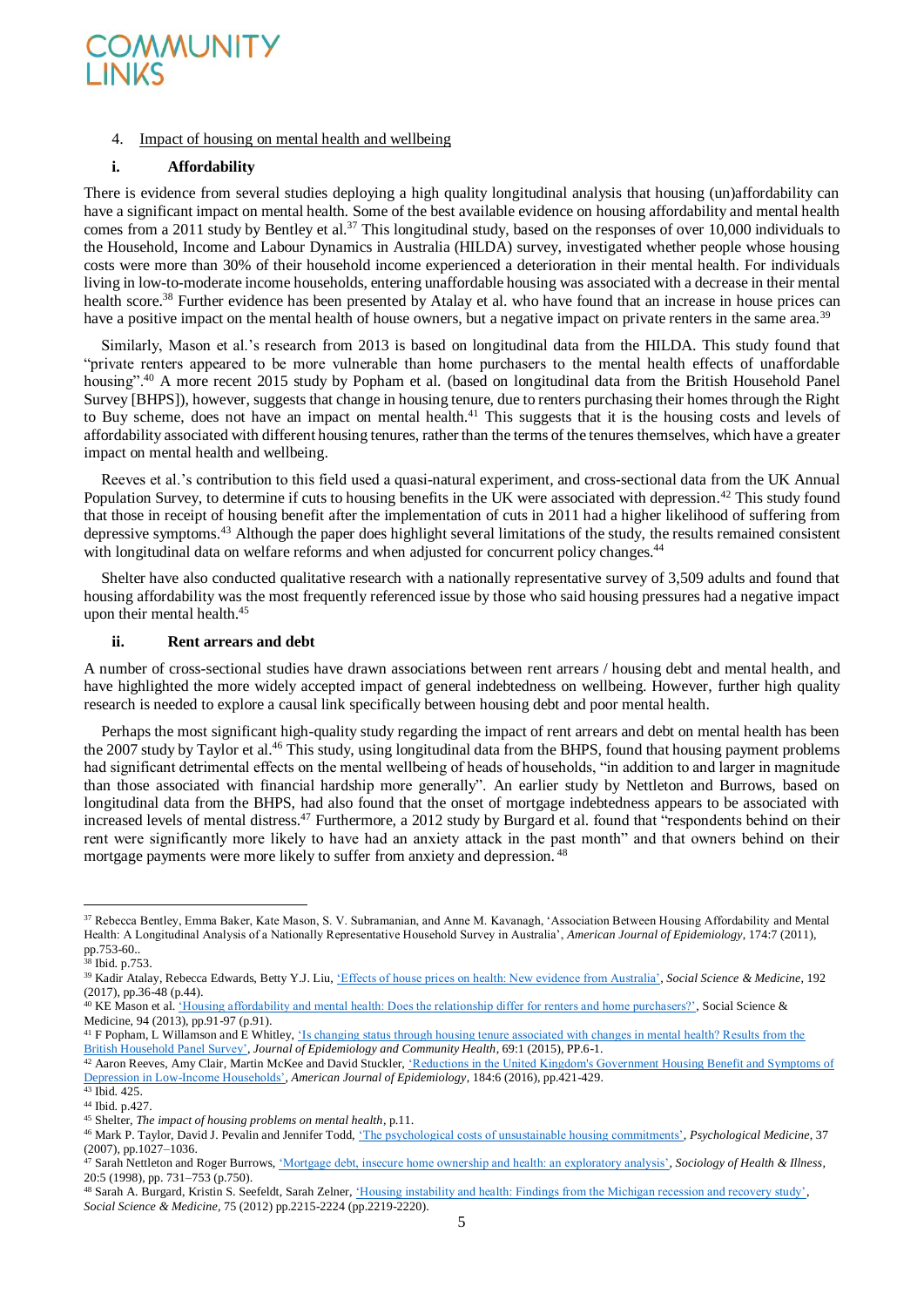

#### **iii. Overcrowding and poor living conditions**

The evidence of the impact of overcrowding and poor living conditions on mental health and wellbeing is perhaps even stronger, highlighting a wide range of housing-related causes of poor mental wellbeing as well as a series of potential housing interventions which can improve mental health. Thomson's 2013 Cochrane review of the impact on housing improvements on health outcomes found that "studies of warmth and energy efficiency interventions suggested that improvements in general health, respiratory health and mental health are possible".<sup>49</sup> The review did find uneven results with "poorer quality studies...more likely to report statistically significant improvements in mental health outcomes". However, the review also emphasised that "seven of the better quality studies reported impacts on mental health outcomes between five and 12 months after the intervention; three of these used a Randomised Control Trial (RCT) design".<sup>50</sup> These findings are supported by longitudinal research by Shelter and Crisis, conducted with previously homeless people who had been housed in the PRS, which found that "housing in poor condition had an increasingly negative impact on physical and mental health…For people who had better housing outcomes and had been placed into decent homes, housing was a source of empowerment and stability".<sup>51</sup>

Based on evidence collected from the GoWell study, Curl et al. conducted a study on the impact of physical improvements to housing (including improvements to central heating, fabric work, door security, kitchens and bathrooms) on physical and mental health. A longitudinal sample of 1933 residents from 15 deprived communities in Glasgow was constructed from surveys carried out in 2006, 2008 and 2011. Sociodemographic characteristics and changes in employment status were taken into account. Within two years, each of the improvements (apart from central heating) measured had a positive association with mental health.<sup>52</sup>

Clark et al.'s 2007 review of the evidence on the effect of the built environment on mental health outcomes argues that the "strength of the evidence for an effect of poor housing on mental health was weaker" than the evidence for effects on physical health, in part due to a lack of "robust" research and longitudinal studies.<sup>53</sup> However, of the studies classified under "Strong evidence" were six longitudinal studies, one RCT and one systematic review which highlighted the positive impact of housing regeneration (which encompassed "damp-proofing, re-roofing and installing new windows in homes, and relocation to better housing and/or neighbourhoods") on mental health.<sup>54</sup>

Literature reviews (covering studies with varying degree of quality and primarily cross-sectional methodologies) have identified a growing body of evidence on housing and mental health. The studies highlighted in the British Medical Association's 2003 review established associations between mental health issues such as irritability, social tension, depression and psychiatric disturbance with overcrowding, damp and generally poor quality housing.<sup>55</sup> Likewise, Liddell and Guiney's 2015 review concludes that poor-quality housing can cause significant mental health issues:

*"These first nine studies indicate early consensus. Living in cold and damp housing contributes to a variety of different mental health stressors, including persistent worry about debt and affordability, thermal discomfort, and worry about the consequences of cold and damp for health. Improvements to energy efficiency are often associated with significant improvements in mental well-being."* 56

Finally, Hopton and Hunt's cross-sectional 1996 study concluded that problems with damp were significantly and independently associated with negative mental health outcomes.<sup>57</sup> Using this data, the authors argue that "initiatives to tackle housing dampness may be important in developing a strategy to improve mental health in the study area".<sup>58</sup>

#### 5. What are the drivers?

By combing the data provided in Section 3 on the current housing crisis with the evidence in Section 4 on the impact of housing on mental health, we can see that there is substantial evidence that the current housing crisis is having a negative impact on the mental health of Newham residents. This is supported by the anecdotal evidence and day-to-day

**.** 

<sup>49</sup> H Thomson et al.[, 'Housing improvements for health and associated socioeconomic outcomes \(Review\)',](http://cochranelibrary-wiley.com/doi/10.1002/14651858.CD008657.pub2/abstract) *Cochrane Database of Systematic Reviews*, 2 (2013).

<sup>50</sup> Ibid. p.36.

<sup>51</sup> Shelter and Crisis, *[A Roof Over My Head: The final report of the Sustain project](http://england.shelter.org.uk/__data/assets/pdf_file/0005/760514/6424_Sustain_Final_Report_for_web.pdf)* (2014), p.66.

<sup>52</sup> Angela Curl, A Kearns, P Mason, M Egan, C Tannahill and A Ellaway[, 'Physical and mental health outcomes following housing improvements:](http://eprints.gla.ac.uk/96303/1/96303%20%281%29.pdf)  [evidence from the GoWell study',](http://eprints.gla.ac.uk/96303/1/96303%20%281%29.pdf) *Journal of Epidemiology and Community Health*, 69:1 (2015), pp..12-9.

 $53$  Charlotte Clark, Rowan Myron, Stephen Stansfeld, Bridget Candy,  $\angle A$  systematic review of the evidence on the effect of the built and physical [environment on mental health',](https://www.emeraldinsight.com/doi/abs/10.1108/17465729200700011) *Journal of Public Mental Health*, 6:2 (2007), pp.14-27 (p.14). <sup>54</sup> Ibid. p.19.

<sup>55</sup> British Medical Association, *[Housing and health: building for the future](http://bmaopac.hosted.exlibrisgroup.com/exlibris/aleph/a23_1/apache_media/G7L4PYYLM6HGKVT8CXLVJGQBEPBK8K.pdf)* (BMA: London, 2003), p.27.

<sup>56</sup> C Liddell and C Guiney, ['Living in a cold and damp home: frameworks for understanding impacts on mental well-being',](https://www.ncbi.nlm.nih.gov/pubmed/25726123) *Public Health*, 129 (2015), pp.191-99 (p.191).

<sup>57</sup> J L Hopton, S M Hunt[, 'Housing conditions and mental health in a disadvantaged area in Scotland',](http://jech.bmj.com/content/jech/50/1/56.full.pdf) *Journal of Epidemiology and Community Health*, 50 (1996), pp.56-61.

<sup>58</sup> Ibid. p.56.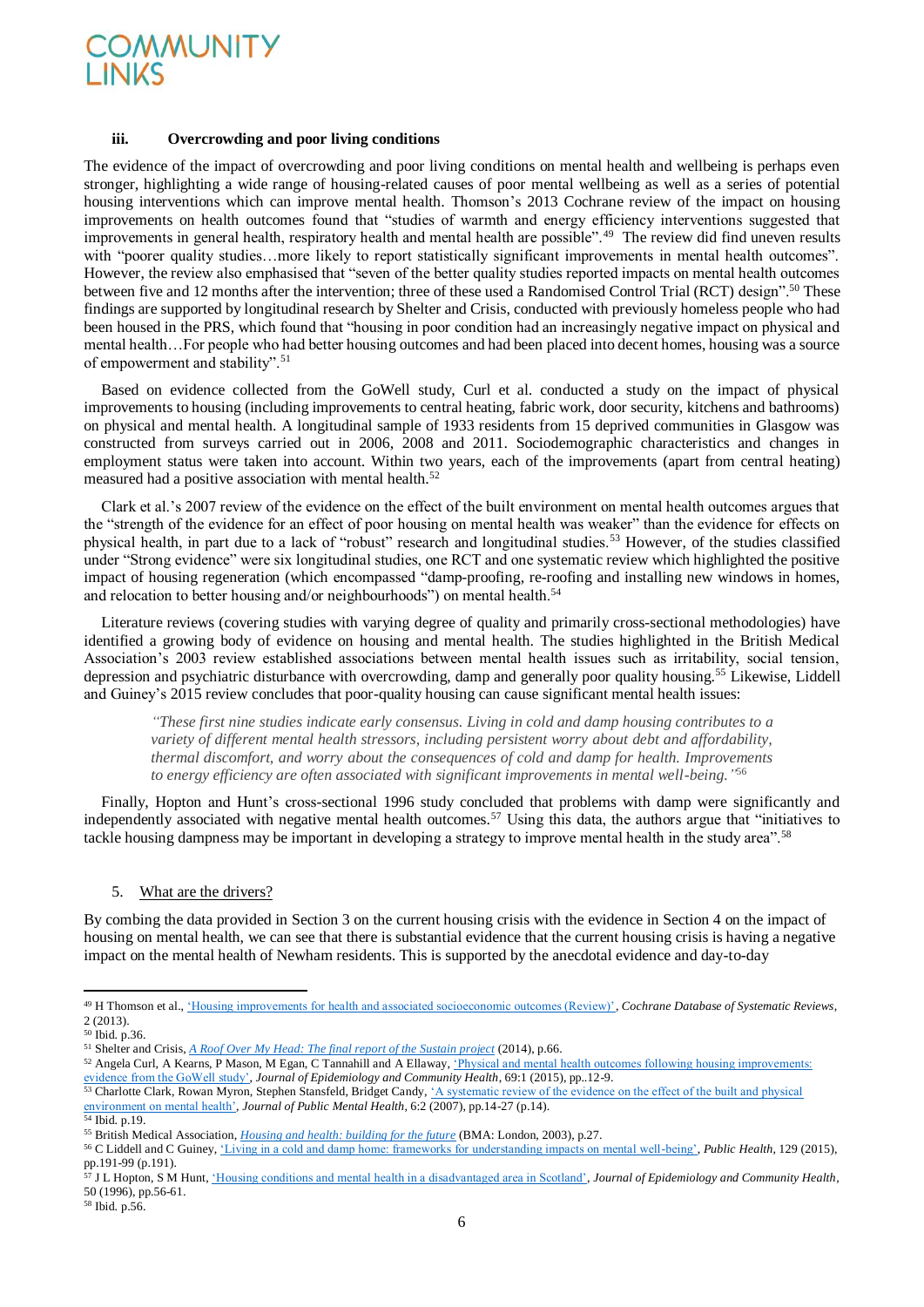

experiences of the Community Links Advice team who see the impact of these issues on a regular basis. With this in mind, it is important that we ask what the drivers of this situation are.

#### **i. Is it a question of supply and demand?**

There is a growing consensus among political and economic commentators, politicians and the third sector that significant investment in affordable housing development is needed. Campbell Robb of the Joseph Rowntree Foundation (JRF) argues that a lack of "low-cost rented housing in England has led to a growing number of families trapped in poverty".<sup>59</sup> The JRF propose increasing affordable housing, but with a particular focus on a programme of social home-building (perhaps similar to that undertaken by the post-1945 Labour government).<sup>60</sup> However, the definition of what constitutes affordable housing remains up for debate: the government's definition is set at 80% of local market rents; the Labour Party propose setting affordability at "a third of average local household incomes"; and campaigners have argued for a similar definition set at 30% of monthly earnings. 61

Some commentators have also questioned whether more house building alone will solve the housing crisis. Social geographer Danny Dorling, for example, argues that even in London and Oxford only "modest" building is required alongside rent controls and redistributive housing policies.<sup>62</sup> This perspective is shared, to some extent, by housing consultancy Savills who argue that the housing crisis in London is largely one of affordability rather than of supply, and that geographical differences demand a flexible, regional housing policy.<sup>63</sup> Economist Ann Pettifor argues that it is the financialisation of housing, not low supply, which has driven up the price of purchasing a home with a knock-on effect for mortgages and rents.<sup>64</sup>

#### **ii. Are there disincentives for development?**

Others, however, have argued that there are significant regulatory disincentives for development which are restricting the ability of the private sector to supply adequate housing. A 2015 investigation by *The Guardian* found that housing developers retained 600,000 plots of land with planning permission in the UK without building more homes on them.<sup>65</sup> The CALA housebuilding group have responded to accusations of "landbanking" for profit by blaming local authority planning departments, limited workforce and inadequate infrastructure for the delays in development.<sup>66</sup> Paul Cheshire (London School of Economics) has also argued that cities are being "strangled" by greenbelt regulation which forces cities to ration land and only benefits landowners. In part, the Mayor of London's 2018 draft London Plan can be seen as an attempt to deal with this issue by encouraging housebuilding on small sites and undeveloped land near transport hubs.<sup>67</sup>

#### **iii. An imbalance of power between renters and landlords?**

Another key area of focus for campaign groups, such as Generation Rent and London Renters Union, has been on readdressing the power imbalance between renters and landlords in the private sector. Under the 1988 Housing Act, landlords were given the power to evict tenants for no given reason, with only two months' notice, under Section 21. These no-fault evictions are the largest cause of evictions in the PRS and, according to Generation Rent, Section 21 "is why there is so much bad practice and shoddy conditions in the PRS. If a tenant makes a fuss, they're out".<sup>68</sup> No fault evictions have also been blamed for bad housing conditions as tenants are fearful they will suffer "revenge evictions" in retaliation for complaining to their landlord.<sup>69</sup>

#### 6. Recommendations

In Newham, the key issues faced by our local community appear to be centred around the availability of affordable housing, the poor standard of housing in the PRS and the imbalance of power between tenants and landlords. Newham Council has gone some way to tackle these issues by introducing mandatory landlord licensing across the borough. However, further interventions are needed to improve the housing situation in the borough and alleviate the mental health issues being faced

<sup>60</sup> Joseph Rowntree Foundation, 'Using the Social Housing Green Paper to boost the supply of low-cost rented homes', 18 Feb 2018

consultation]: London, December 2017), p.152.

**<sup>.</sup>** <sup>59</sup> Campbell Robb, 'Dominic Raab must tackle the growing shortfall in low-cost rented housing', *[Inside Housing](https://www.insidehousing.co.uk/comment/dominic-raab-must-tackle-the-growing-shortfall-in-low-cost-rented-housing-54974)*, 28 Feb 2018.

[<sup>\[</sup>https://www.jrf.org.uk/report/using-social-housing-green-paper-boost-supply-low-cost-rented-homes,](https://www.jrf.org.uk/report/using-social-housing-green-paper-boost-supply-low-cost-rented-homes) accessed 10 April 2018].

<sup>61</sup> Labour Party, *[Housing for the many: a Labour Party green paper](http://labour.org.uk/wp-content/uploads/2018/04/Housing-for-the-Many-final.pdf)* (Labour Party: London, 2018), p.14; My Fair London, *Housing and Inequality in London: Building a Better London for all Londoners* (The Equality Trust: London, 2017), p.4.

<sup>62</sup> Danny Dorling, 'Housing crisis?', *[Academy of Urbanism](https://www.academyofurbanism.org.uk/housing-crisis-danny-dorling/)*, 21 December 2016 [https://www.academyofurbanism.org.uk/housing-crisis-dannydorling/, accessed 10 April 2018].

<sup>63</sup> Savills, *[Towards a regional affordable housing policy](http://pdf.euro.savills.co.uk/uk/spotlight-on/spotlight---towards-a-regional-affordable-housing-policy---november-2017.pdf)* (Savills World Research: London, 2017), p.2.

<sup>64</sup> Ann Pettifor, ['Why building more homes will not solve Britain's housing crisis',](https://www.theguardian.com/commentisfree/2018/jan/27/building-homes-britain-housing-crisis) *Guardian*, 27 January 2018.

<sup>65</sup> https://www.theguardian.com/cities/2017/jan/31/britain-land-housing-crisis-developers-not-building-land-banking

<sup>66</sup> http://www.cityam.com/276476/bank-builders-profiting-land-banking-myth

<sup>67</sup> Mayor of London, *The London Plan: The [Spatial Development Strategy for Greater London](https://www.london.gov.uk/sites/default/files/new_london_plan_december_2017.pdf)* (Greater London Authority [draft for public

<sup>68</sup> Generation Rent[, 'End unfair evictions'.](http://www.generationrent.org/security)

<sup>69</sup> JRF, *Poverty, evictions and forced moves*, p.27.